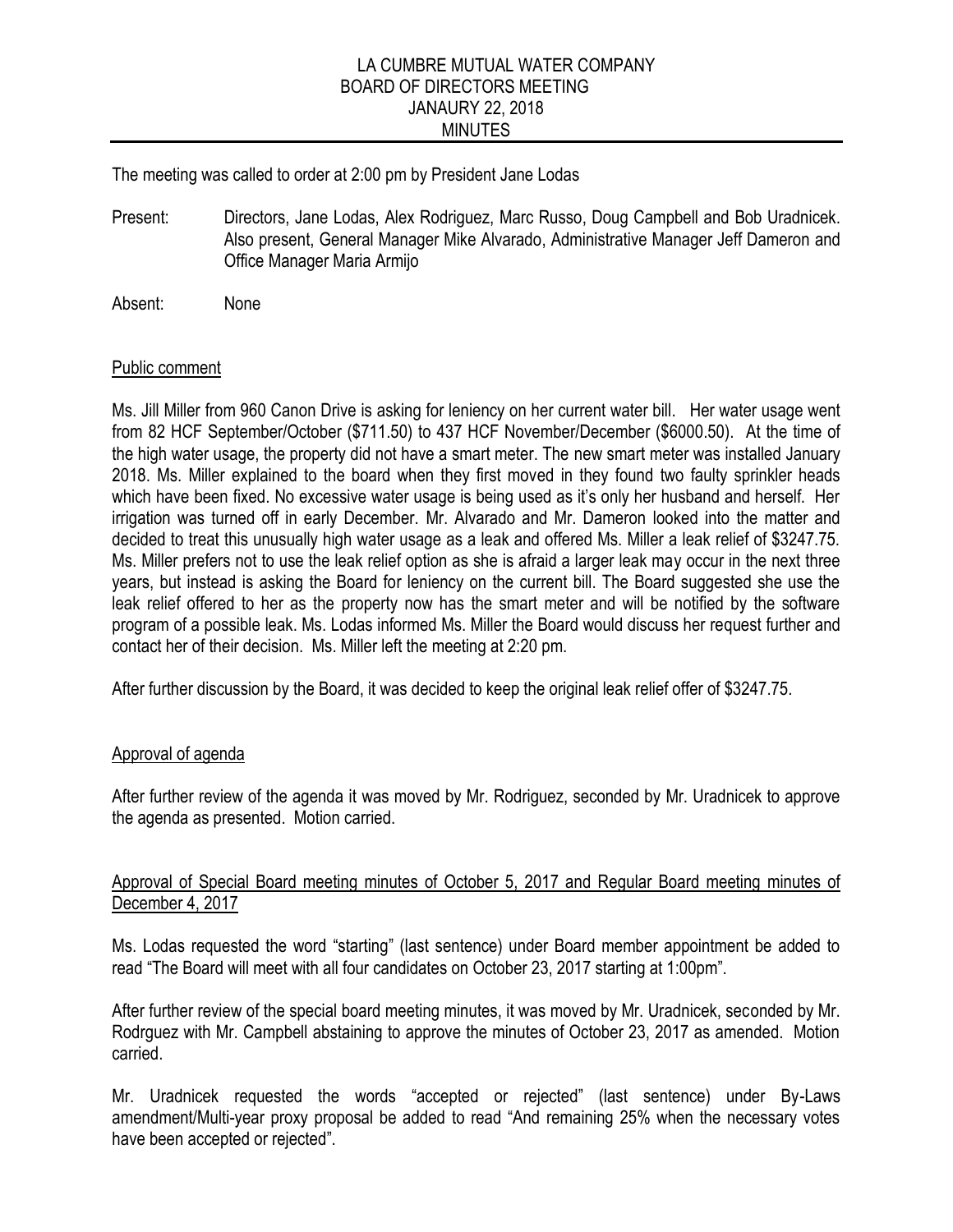After further review of the minutes, it was moved by Mr. Uradnicek, seconded by Mr. Campbell with Mr. Rodriguez abstaining to approve the regular board meeting minutes of December 4, 2017 as amended. Motion carried.

# Finance Report

Mr. Dameron reviewed the finance report with the Board. It was moved by Mr. Rodriguez, seconded by Mr. Russo to receive and file report. Motion carried.

### Water production report

Mr. Alvarado reviewed the water production report. It was moved by Mr. Uradnicek, seconded by Mr. Rodriguez to receive and file report. Motion carried.

## Thomas Fire update

Power was out for a number of hours with the risk of it being out for weeks during the Thomas Fire. Generators were rented and utilized until a future prolonged power outage was deemed not to be an eminent threat. Mr. Alvarado identified where two new mobile generators would be placed. One for Well #19 and the second at the Tranquila pump station. Mr. Alvarado will present a quote for the Boards approval at a future meeting. Approximate cost of the generators, \$95K per generator.

## Multi-year proxy proposal / Borrowing limit By-laws amendment update

First information letter on changing the proxy requirements and the By-laws indebtedness changes went out with the November/December water billing in early January. Second letter will be going out with the January/February water billing in early March. Instead of a multi-year proxy, staff discussed keeping the annual proxy and change the fifty percent (50%) proxy return needed for a quorum down to twenty percent (20%). After further discussion, it was agreed not to have an informational meeting regarding the changes to the By-laws prior to the annual meeting and forego the multi-year proxy and approve the twenty percent (20%) quorum proposal for the annual proxy.

# Goleta Sanitary District sewer connection update

Mr. Alvarado informed the board, there are four parcels that would be brought into the Goleta Sanitary District (GSD) sewer connection. LAFCO is questioning the annexation of the unimproved lots (Chapman properties). A report is being written siting the rules and regulations of why a new percolating pit with drains and septic tank cannot be installed close to the reservoir on the water company's property. And there is no other adequate site for a septic tank. Mark Lloyd was hired to handle the administration process for the annexation with GSD. Mapping services to survey where the pipe will be going is underway.

# Approval for engineering services (sewer line)

Mr. Alvarado presented a proposal for the Boards approval to perform the civil engineering services required to prepare a sewer main extension plan by Mac Design Associates for the GSD sewer line annexation. Cost for the services is approximately \$17K.